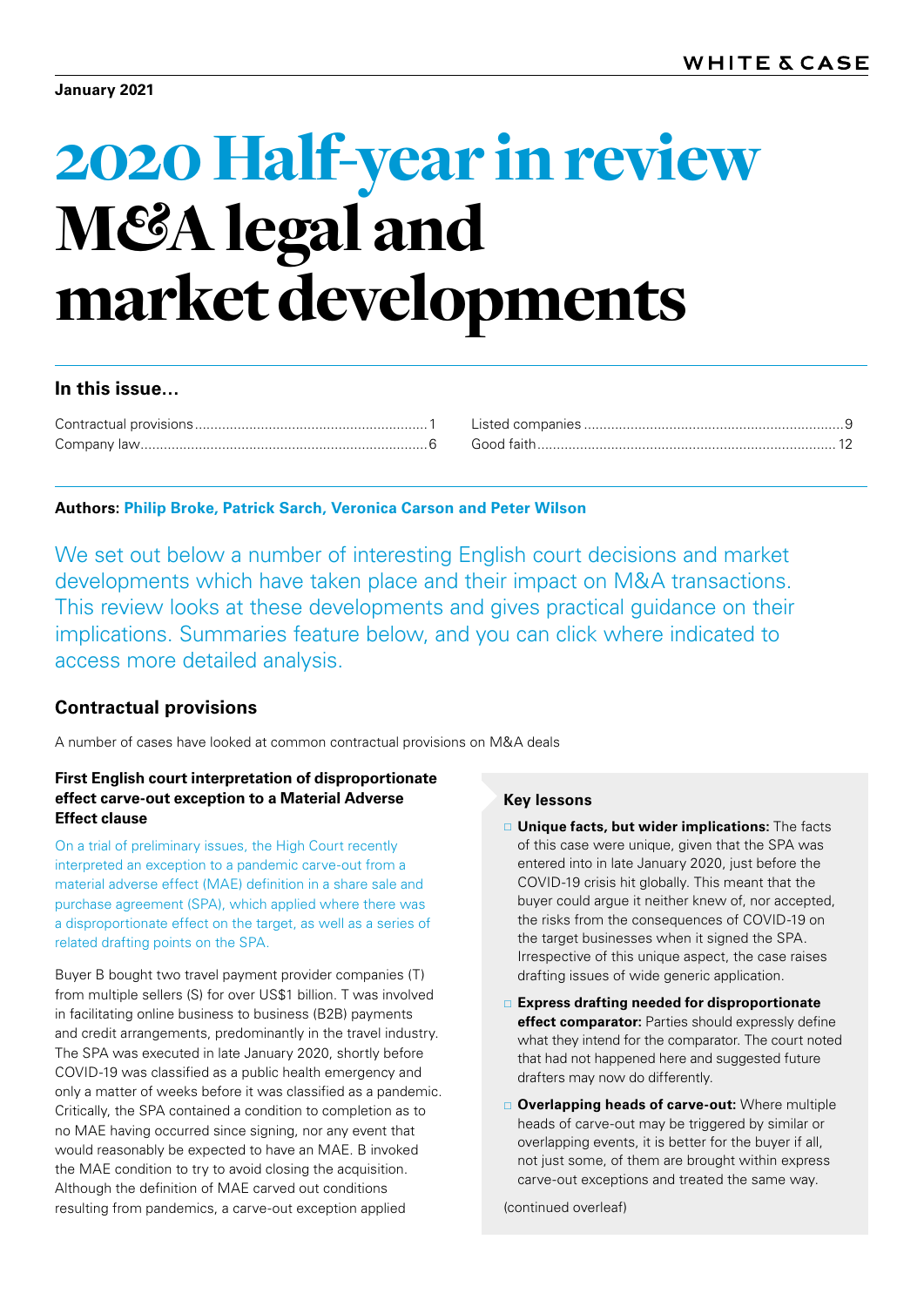where there was a disproportionate effect on the target groups "*taken as a whole, as compared to participants in the industries in which [they] operate*". One key issue was what "industries" meant for the purposes of this "disproportionate effect" comparator. The High Court decided that it meant the widely-recognised B2B payments industry, taking the view that there was no "travel payments" industry as such. The court said that, whilst the alternative expressions of "markets", "sectors" and even "competitors" would suggest a disproportionate effect triggered only by firm -specific issues, by contrast "industry" caught participants in a far broader sphere of economic activity, including entities in a supply chain. It connoted scale and generality. The court took the view that, in effecting the acquisition, B had seen value in reaching into the wider payments industry. It rejected that a comparison necessarily suggested very similar companies or being affected consistently. The effect was that the carve-out exception could be engaged by a disproportionate effect compared to a much wider industry than the beleaguered travel industry which had suffered so deeply in the pandemic. This favoured B. The court also considered a range of wider issues on MAE clauses. It denied that there are any special rules of construction, including that an exception should be construed against the party relying on it. The burden of proof is on seller for carve-outs and buyer for carve-out exceptions. Whether an event was excluded from amounting to an MAE by a separate carve-out from the definition which applied

## **Prospective versus retrospective effects:** The judgment separately highlights the merits of consistency over whether prospective effects are caught within an MAE definition and related carve-outs and carve-out exceptions respectively.

**Trial of preliminary issues:** The ultimate outcome in this case remains to be seen. This was a trial of preliminary issues. Although the decision on the "disproportionate effect" comparator to apply was in the buyer's favour, the decision on treatment of overlapping heads of carve-out favoured the seller.

#### Click **[here](https://events.whitecase.com/2020-ma-half-year-review/a.pdf)** to read more

on a "change in law" was determined solely by whether the event resulted from a matter within that carve-out. The effect was that a change in law or regulatory conditions literally fell solely within the "change in law" carve-out (to which there was no exception), rather than the pandemic carve-out (which benefited from the exception). It did not matter whether the worldwide collapse in travel arose from the imposition of legal restrictions such as those on travel, lockdown and quarantine which themselves resulted from the pandemic. This, in turn, favoured S. (*Travelport and others v WEX Inc* [2020] EWHC 2670 (Comm))

## **Tax covenant claim barred for inadequate notice of claim**

A buyer's tax covenant claim under a share SPA was unenforceable because its notice of claim failed to comply with the notice requirements of the seller limitations in the SPA. This meant that the sellers got summary judgment on their claim for the release of US\$50 million from escrow.

The buyer (B) acquired the holding company of the target group from multiple sellers (S). The dispute related to a tax covenant claim and the main issue was whether or not B had complied with the requirement in the seller limitations in the SPA for it to give written notice of claim stating "*…in reasonable detail the matter which gives rise to [the] Claim [and] the nature of such Claim…*" prior to the second, and final, escrow release date (30 June 2019). After completion, Slovenian tax authorities instigated an investigation into transfer pricing practices of a member of the target group. While this was still ongoing, B served notice of claim on S on 24 June 2019 specifying that the claim related to the investigation in progress and indicating a claim of an amount

## **Key lessons**

- **Mandatory requirements:** To preserve its claim, a buyer must strictly comply with the requirements for notices of claim agreed in the seller limitations in the SPA by the longstop deadline set. These requirements will be treated as mandatory.
- **Seller's knowledge not relevant:** The level of background knowledge of the seller and/or its representatives is generally irrelevant for this purpose.

#### Click **[here](https://events.whitecase.com/2020-ma-half-year-review/b.pdf)** to read more

equal to any ensuing tax liability to be imposed following the investigation. The High Court granted S summary judgment on the basis that B's notice of claim was deficient. It decided that "matter" giving rise to the claim meant the underlying facts, events and circumstances constituting the factual basis of the claim and giving rise to (or which in future may give rise to) a tax liability on a group company. You had to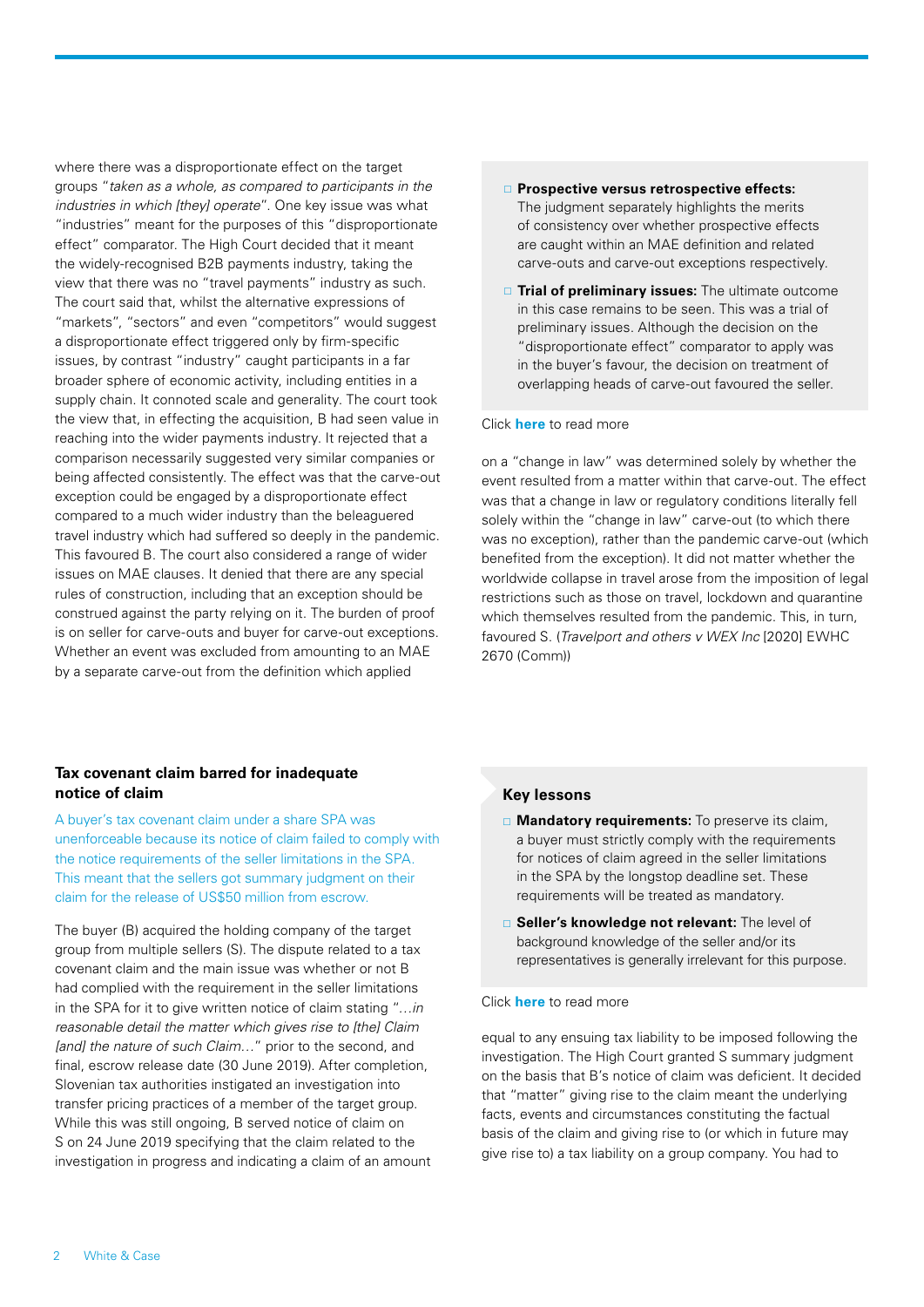indicate how the claim arose out of the identified facts. Merely notifying the existence of the tax investigation was not enough, because it did not identify the transfer pricing practices or transactions in question nor what had come to light in the investigation. You had to consider how a reasonable recipient would have understood the terms of the notice of claim. Its driver was the need for commercial certainty so that a seller could assess and deal with a claim. The court also denied that the notice of claim should be construed in light of the knowledge of S's representatives, not least because there was nothing in it to incorporate by reference discussions or exchanges outside the notice. Leave has been granted to appeal the decision. (*Dodika Ltd. and others v United Luck Group Holdings Ltd.* [2020] EWHC 2101 (Comm))

## **Interpretation of seller limitation in relation to claims for lost goodwill**

The Court of Appeal decided that a share buyer's claim for breach of a warranty as to honest and careful preparation of financial forecasts was not barred by a seller limitation in the SPA in respect of claims for lost goodwill.

Buyer B bought two aerospace manufacturing companies, one based in the UK and the other in Thailand, from seller S. The plan was to move operations to Thailand in the future. The companies were loss-making at the time of the sale. B discovered major operational problems after completion and claimed for breach of a warranty in the SPA that financial projections provided to it had been honestly and carefully prepared. B alleged these overstated both future profitability and the pace at which the move to Thailand could happen. S argued that the claim was precluded by a seller limitation which applied to the extent that a claim was in respect of lost goodwill. S alleged that loss of goodwill should be construed broadly in line with the accounting definition, to cover a loss of share value where that value represents the difference between the fair value of the identifiable net assets acquired and the price paid for the business on acquisition and/or the loss of share value is caused by the impairment of the value of the non-identifiable assets. B argued that the seller limitation did not apply, because its claim was unconnected with lost business reputation. The Court of Appeal decided in B's favour. In the context of the sale of a business, the long-established meaning of goodwill was a proprietary right representing reputation, good name and business connections of the relevant business. There was no reason here to depart from the ordinary legal

## **Key lessons**

- **Scope of limitations on liability:** Clear and express drafting is needed to delineate the scope of a limitation on liability, particularly if it is intended to depart from the ordinary legal meaning.
- **Contractual interpretation:** The judgment demonstrates that the court will interpret contractual provisions in the round, taking into account usage of a particular term in different clauses in the agreement. Where a different meaning is intended, alternative terminology and express language should be used.

#### Click **[here](https://events.whitecase.com/2020-ma-half-year-review/c.pdf)** to read more

meaning of the term, nor to apply the accounting definition. If the parties wanted to give an unusual or technical or non-legal meaning to a contractual provision, they needed to do so expressly. The purpose of the seller limitation for lost goodwill was to exclude any claim for damages to B's own reputation, for example, if a target company had been convicted of money laundering and failed to disclose that. S's interpretation would significantly cut back B's remedies, because any warranty claim not relating to a target company's existing net assets at the sale date would be excluded. Clear and express language was needed to show that was intended. It was also relevant that the term "goodwill" was used elsewhere in the SPA to mean reputation, name and connections, particularly in the noncompetition covenants, where it extended to future as well as current value. (*Primus International Holding Co and others v Triumph Controls UK Ltd.* and another [2020] EWCA Civ 1228)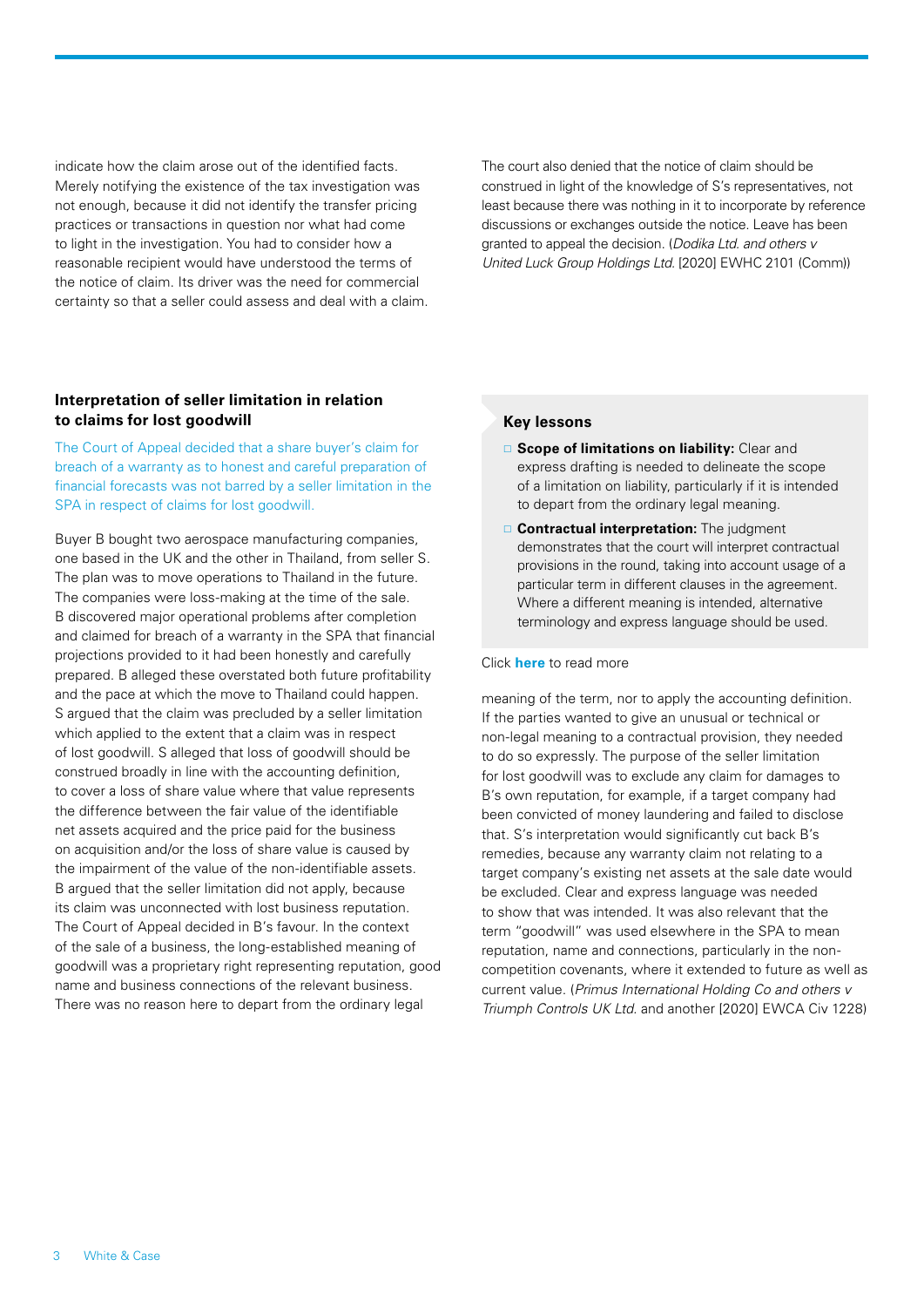#### **Interpretation of tax gross-up clause in SPA**

The High Court decided that the words "subject to taxation in the hands of the receiving party" in a tax gross-up clause in an SPA meant amounts actually taxed and not merely within the scope of a tax and not exempt.

A dispute arose on the interpretation of a tax gross-up clause in an SPA. The issue was how to apply this in the context of a contractual obligation in the SPA on the seller (S) to reimburse the buyer (B) 90% of losses arising from mis-selling of payment protection insurance (PPI) by the target companies. The relevant provision was clause 18.5 of the SPA, which stated that, if any sum payable by a party under the SPA "*…is subject to taxation in the hands of the receiving party, the payer shall [be under the same obligations, as under clause 18.4 above, to] pay an additional amount in relation to that taxation[, as if the liability were a deduction [or] withholding required by law]*". The aim was to increase the net amount of a payment up to the gross amount before tax. The preceding clause 18.4 provided separately for an additional payment to be made when an actual withholding of known tax was required by law. The High Court decided that "*subject to taxation in the hands of the receiving party*" for this purpose meant actually taxed in their hands, not just within the scope of a tax and not exempt. There would not

## **Contractual requirement not to unreasonably withhold consent**

The High Court decided that a contractual provision requiring a party's consent, such consent not to be unreasonably withheld, did not entitle the holder of that discretion to make its consent conditional on the other party agreeing to pay an increased tariff.

Under a transport and processing agreement (TPA) AP was entitled to move oil through three oil fields in the North Sea via a pipeline system known as FPS and run by IN. The fixed maximum transportation quantity was derived from AP's estimated quarterly production profile, as set out in Attachment F to the TPA. Under the TPA, AP was entitled to amend this subject to availability of uncommitted capacity in the FPS and subject also to IN's consent, "*such consent not to be unreasonably withheld*". IN was reinvesting in the programme to extend the FPS into the 2040s. AP wanted to amend the production profile to extend it from January 2021 to December 2040. IN would only consent to this if AP agreed to increase the base tariff payable under the TPA. On a trial of preliminary issues, the High Court decided that IN was acting unreasonably and uncontractually. The TPA entitled and required AP to move its North Sea oil through the FPS at the contractual tariff for the duration

#### **Key lesson**

 **Clear and express drafting:** The judgment shows the importance of clear and express drafting in the SPA of parties' intentions as to contractual risk allocation.

#### Click **[here](https://events.whitecase.com/2020-ma-half-year-review/d.pdf)** to read more

otherwise be a sum "*in the hands of the receiving party*" that was being taxed. The additional payment to gross up for tax in hand only became due when the receiving party was under an enforceable obligation to pay an actual amount of tax. On the facts, this was the ordinary and natural meaning of the drafting of this particular clause, required no extrapolation, re-writing or additional words and made commercial sense. The aim of the clause was to make sure that the recipient was neither out of pocket nor overpaid. The parties should have specified expressly if they had wanted the gross-up to be paid before an actual tax burden arose and was known. It made no sense to apply the timing provision in clause 18.4, which was based on an actual tax deduction, to an additional payment under clause 18.5 before there was an actual tax liability. (*AXA S.A. v Genworth Financial International Holdings, LLC and another* [2020] EWHC 2024 (Comm))

#### **Key lessons**

- **Court will consider contract in the round:** The court will consider the contract as a whole and in the round, rather than just the clause providing for the relevant contractual discretion, when assessing the extent to which consent may be withheld.
- **Contract terms may not be reopened:** The discretion-holder may not reopen the contract terms as a condition of granting its consent.
- **Factors to be taken into account:** Consider expressly specifying the factors that the holder of a contractual discretion may take into account.

#### Click **[here](https://events.whitecase.com/2020-ma-half-year-review/e.pdf)** to read more

of the TPA, which continued until it was terminated on one of six bases. Attachment F did not limit that right and obligation to the period up to 2020, and amending that Attachment did not change this. The court had to construe a contractual discretion in the context of the contract as a whole and ensure that the discretion-holder did not override or nullify a contractual right conferred elsewhere, and in more specific terms, in the contract. You had to distinguish between imposing a condition designed to compensate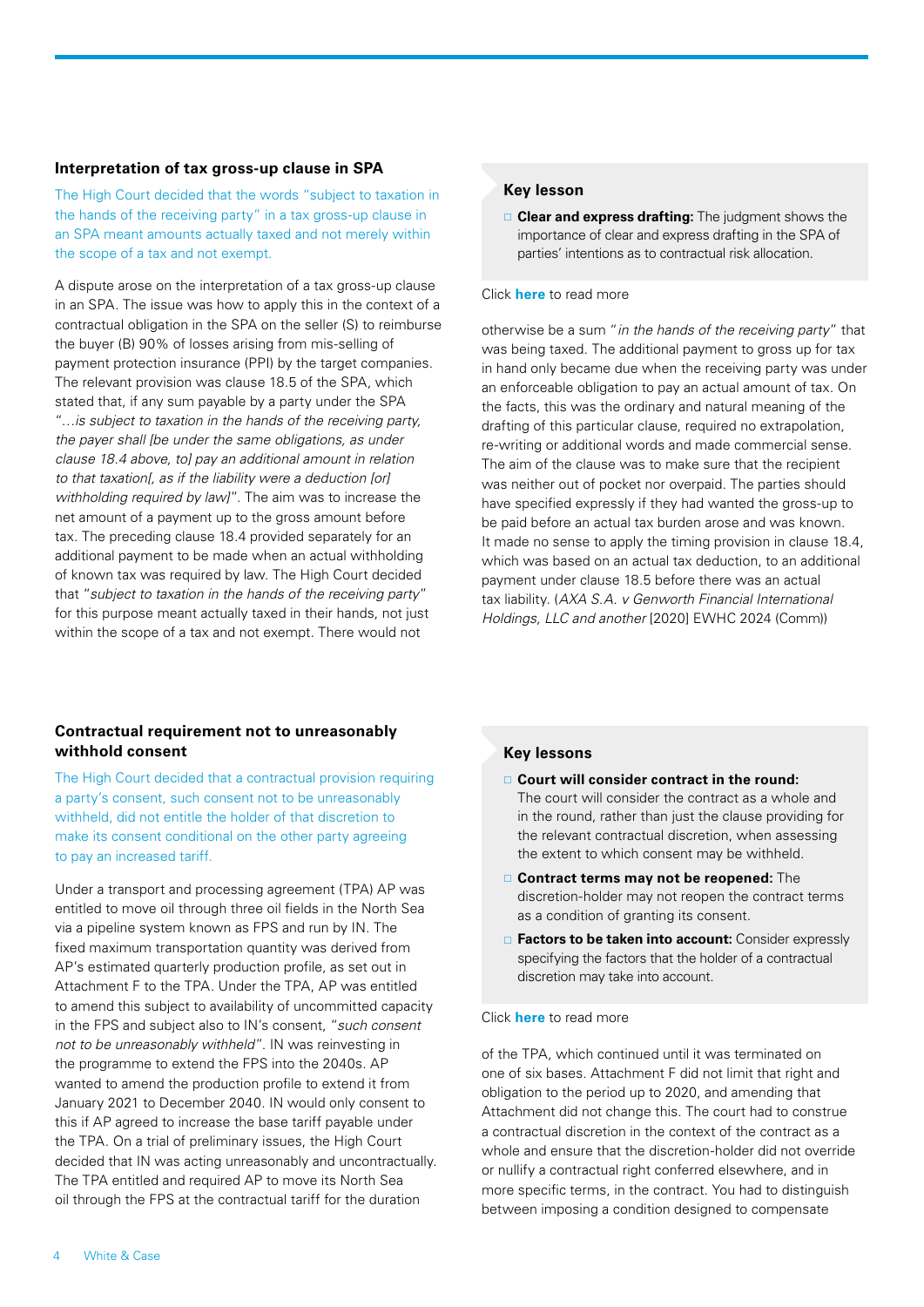a discretion-holder for losing a benefit it enjoyed under the contract (such as a guarantee to secure the worth of an assignee's covenant where it would be a financially weaker party) from imposing a condition which (as here) would impair a right the counterparty had under the contract. The former

might be allowed in limited circumstances, but the latter was not allowed. The tariff in the TPA was a central aspect of the parties' bargain which could only be revisited in specific limited circumstances. (*Apache North Sea Ltd v INEOS FPS Ltd.* [2020] EWHC 2081 (Comm))

## **Restraint of trade doctrine did not apply to services agreement in connection with a restructuring and joint venture**

The High Court decided that the restraint of trade doctrine did not apply to restrictive covenants in a services agreement entered into in connection with a restructuring and joint venture, even though they could potentially run for one hundred years.

There was a restructuring of the businesses of several private companies providing actuarial services. When the parties' interests diverged they could not afford a buyout. Instead, a new limited liability partnership (L) was formed. Under a services agreement, L was entitled to run the parties' legacy business potentially for 99 years as their agent (together with a similar business itself), with the original owners keeping their own name and existing clients, for a fixed 57% of fee income. L covenanted in the services agreement not to provide services to existing clients of the legacy business, nor to solicit them, other than on the existing owners' behalf for a term that could potentially run for 100 years. L now argued that the covenants were an unenforceable restraint of trade, focusing predominantly on their duration. The High Court upheld the covenants and decided that the restraint of trade doctrine did not apply. You had to look at the services agreement in context. It was a bespoke agreement designed to address the competing needs and interests of professional people, and you could not pigeon-hole it. It was significant that L had been formed for the purpose of the restructuring. Its sole purpose was to conduct the legacy business. It had no prior being or business. The services agreement was not a restraint of trade, but a way of facilitating L to trade on its own account. The court also took into account that the

## **Key lessons**

- **Enforcement of restrictive covenants:** The court remains more liberal in scrutinising and enforcing restrictive covenants in commercial agreements than in employment contracts, where there may be particular risk of unequal negotiation leverage.
- **Reasonableness and protection of legitimate business interests:** Between sophisticated parties, generally the court will uphold restrictive covenants that are reasonable with reference to the interests of the parties and the context of the overall arrangements and are entered into to protect a legitimate business interest.

#### Click **[here](https://events.whitecase.com/2020-ma-half-year-review/f.pdf)** to read more

original negotiation had been for a ten-year term, but this had been extended on L's instigation due to its concerns that a short period might prejudice it if clients withdrew soon after it commenced trading. The parties were sophisticated people who could look after their own interests. Other factors were that the parties had acknowledged in the services agreement that the covenants were fair and that L had only paid to use the legacy business, not to acquire it. The negotiated restrictive covenants gave effect to "ownership boundaries" and L could not have the best of both worlds. There were also no public policy factors rendering the restrictive covenants unreasonable. Leave has been granted to appeal the decision. (*Quantum Advisory Ltd. v Quantum Actuarial LLP* [2020] EWHC 1072 (Comm))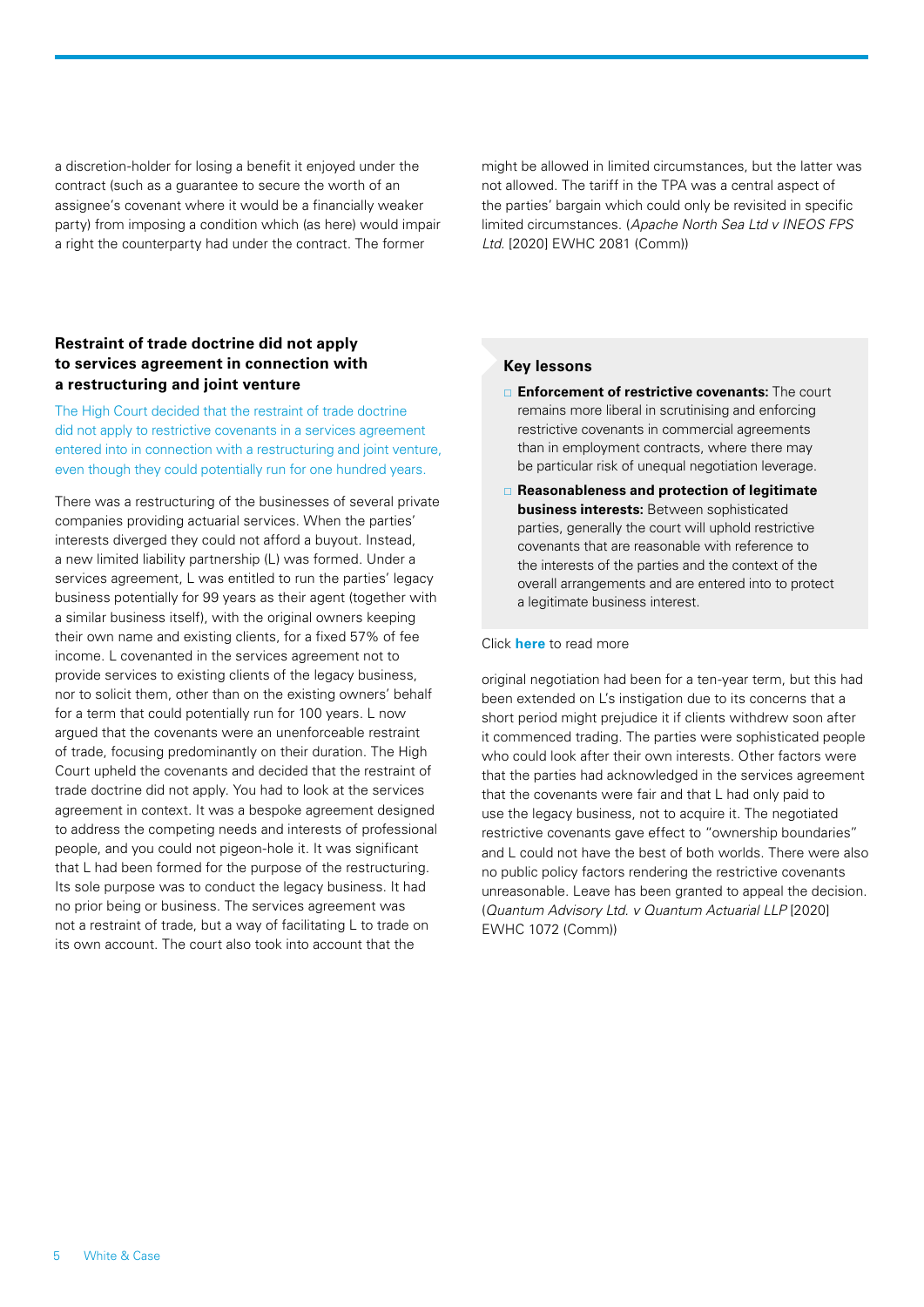## **Interpretation of formula consisting of narrative and two worked examples**

The High Court decided that, where worked examples in an appendix to an agreement contained two steps that were not expressly set out in the preceding narrative part of the formula in the body of the agreement, the sums should be calculated in accordance with the worked examples.

P chartered a boat from A. A dispute arose over the amount of the reduction or upward adjustment of the daily hire and how this was to be calculated under Appendix M to the charterparty agreement. The formula consisted of a narrative in the body of the agreement and the two worked examples in Appendix M. A supremacy clause said the main body of the agreement prevailed on a conflict over the appendices. The worked examples contained two further steps not expressly provided for in the narrative in the main body of the agreement. These lowered the "pivot point" above which the daily hire would increase. This meant that P had to pay increased daily hire even when the boat's availability was at or below target level. The High Court decided that the hire should be calculated in accordance with the worked examples. It took the view that the formula allowed for the finer details of the calculation to be set out in these examples. You had to look at the objective meaning of the charterparty language in the commercial context and against the backdrop of the agreement as a whole. The court took into account that a number of changes had been made in the course of drafting without the consequences being consistently followed through, such as needless repetitions and references to a non-existent example. There was no real inconsistency between Appendix M and the

## **Key lessons**

- **Treatment of worked examples:** Care should be taken when including worked examples, as the judgment shows the significance that may be placed on them.
- **Number of worked examples:** The decision shows the merits of including more than one worked example to bolster enforceability.
- **□ Consistency:** As a drafting matter, ensure consistency between worked examples and related narrative and that any amendments to the main formula in negotiation are reflected in the worked examples.
- **Supremacy clauses:** It is advisable to provide expressly which provision prevails on a conflict, even though the supremacy clause was not applied on the facts of this case.

#### Click **[here](https://events.whitecase.com/2020-ma-half-year-review/g.pdf)** to read more

narrative. Just because the narrative did not provide for the calculations in the extra steps was not a reason to disregard them. The effect was that the supremacy clause was not relevant. It also took into account that the presence of the disputed step in two worked examples suggested it was a deliberate choice by the drafter. The court would not rewrite a contract where it was not clear that something had gone wrong with the language. (*Altera Voyageur Production Ltd. v Premier Oil E&P UK Ltd.* [2020] EWHC 1891 (Comm))

## <span id="page-5-0"></span>**Company law**

There have been particular cases of interest on a number of company law issues

## **COVID-19 driven modifications to scheme of arrangement after shareholder approval**

The High Court approved modifications to a scheme of arrangement after it had been approved by shareholders, where the changes were driven by the COVID-19 pandemic, sanctioning the scheme and approving the related reduction of capital.

A plc was listed on the New York Stock Exchange (NYSE). A scheme of arrangement was proposed to introduce a new holding company (H), also to be listed on the NYSE. Ordinary shares in A plc with a nominal value of US\$ one cent each held by scheme shareholders were to be cancelled

## **Key lessons**

- **Provide for modification:** The case demonstrates the importance of expressly allowing for modification in scheme terms, as had happened here. The scheme terms allowed for this where both parties agreed and the court consented.
- □ **Same overall outcome:** It is noteworthy that the main modification was designed to secure the same outcome as the overall reorganisation anyway with regard to the ultimate nominal value of scheme shareholders' shares in the new holding company.

Click **[here](https://events.whitecase.com/2020-ma-half-year-review/h.pdf)** to read more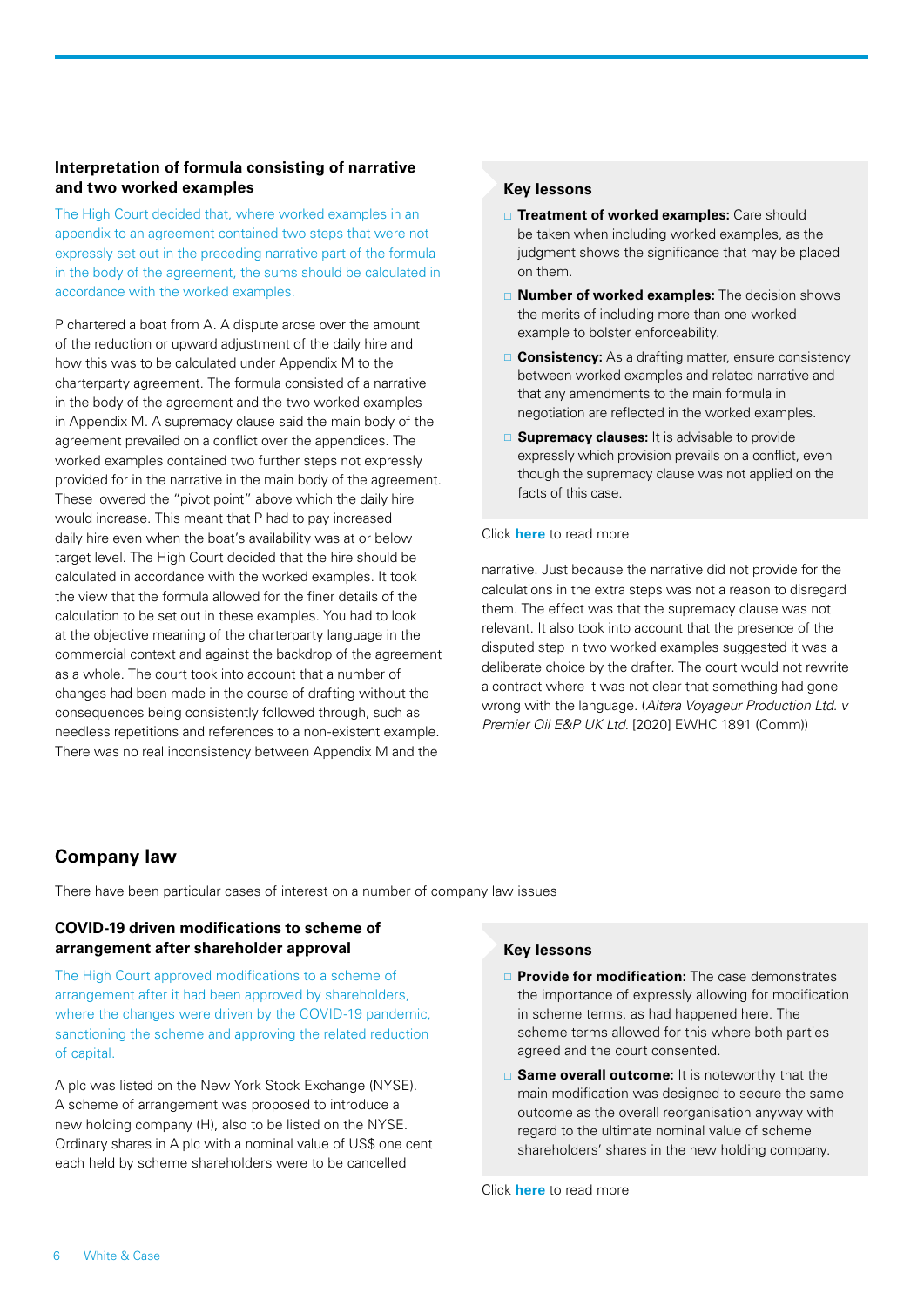and the reserve arising on cancellation applied in paying up new shares to be issued to H. Scheme shareholders would instead be issued shares in H in the same proportions as they currently held their shares in A. The original intention was that these would be issued with a nominal value of US\$150 per share, which subsequently would be reduced to US\$ one cent under an Irish law reduction of capital designed to create distributable reserves. After the scheme was easily approved by shareholders, A and H agreed modifications. One change was to issue the shares in H with a nominal value of US\$ one cent at the outset. Another was to change the record time to reflect the closure at the time of the London branch of UK Companies House due to the pandemic (which potentially delayed when the

## **Single class on scheme of arrangement despite different contractual arrangements**

On a scheme of arrangement to reorganise Organic Milk Suppliers Co-Operative Ltd (O), the High Court decided that all shareholders formed a single class for the purposes of the court meeting to vote on the scheme, because their position was the same in relation to the different pre-existing contractual arrangements held by shareholders.

O's principal business was buying scheme shareholders' milk and selling it into the dairy market in a way designed to maximise the return to members and give them the security of a long-term market for their milk. Membership was conditional on being a party to a milk contract with O. Each member held ten ordinary shares. The aim of the reorganisation was to improve members' returns on the milk they produced. The effect of the scheme was that scheme shareholders would become shareholders in a new holding company limited by guarantee (H). This would become the new market-facing trading entity. Out of over 200 scheme shareholders, four were founder members holding some enhanced rights under O's articles of association as well as different types of milk contracts. However, under the proposals all scheme shareholders' milk contracts would simply be novated to H with some variations across the board, whichever variant contract format they held. Shareholders who did not wish to be bound by the new contracts could terminate. The High Court

scheme would take effect). The High Court allowed the modifications and sanctioned the scheme. The test was whether the change would have caused a reasonable shareholder to take a different view on the scheme, which the court decided it would not. The changes were driven by the COVID-19 pandemic and the recent collapse in oil price. One aim was to avoid the risk that the nominal value of the new shares in H would be higher than the share price of the scheme shares, meaning they might not be issued fully paid and, consequently, might be ineligible to list on the NYSE. This could not be ruled out due to the high market volatility at the time. Another was to avoid the risk of delays to Irish court approvals due to the pandemic. (*Re Aon plc* [2020] EWHC 1003 (Ch))

## **Key lessons**

- **Guidance on class composition:** The judgment gives useful guidance that members will be treated as forming a single class, despite enhanced rights which some may have, where existing rights will all be treated in the same way.
- **Commercial interests:** The judgment highlights that differing commercial interests do not affect this analysis.

#### Click **[here](https://events.whitecase.com/2020-ma-half-year-review/i.pdf)** to read more

decided that all scheme shareholders formed a single class and sanctioned the scheme. You had to look at what happened to members' rights as a result of the scheme. It was key that founders' rights would be preserved under H's articles of association and that founders were not being paid to surrender rights nor getting different rights. This meant that all scheme shareholders could consult together in a single meeting with a view to their common interest when voting on the scheme. The analysis was the same in relation to the different types of milk contract. The members all had the same broad question to consider. Class constitution is not affected where members have similar rights under a proposed scheme but just different commercial interests. (*Re Organic Milk Suppliers Co‑Operative Ltd.* [2020] EWHC 1270 (Ch))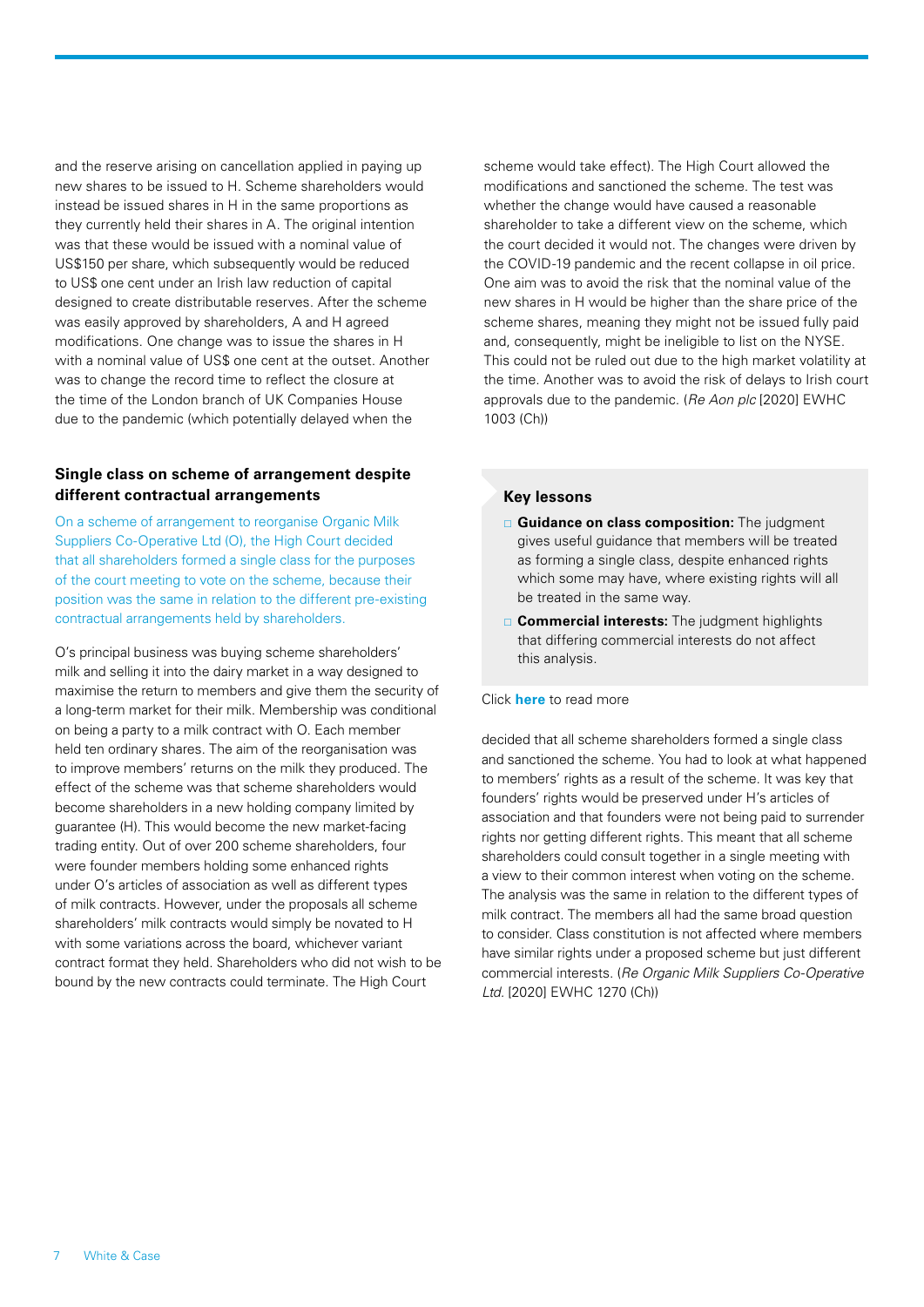## **Statutory requirements met for scheme of arrangement despite alleged lack of notice of beneficial owners**

The High Court has sanctioned a scheme of arrangement despite objections alleging that most beneficial owners did not find out about the scheme in time.

The proposed scheme would allow A plc to acquire S plc, where objections had been raised. A number of members of S were nominees for large volumes of beneficial owners, tens of thousands of whom were small investors who had bought their shares in a 2019 share offering at a price exceeding 20 pence per share. Under the scheme, investors would only receive 5.5 pence per share. The beneficial owners alleged that they had not found out about the proposed scheme from their nominees and had not seen S's social media posts or advertisements in national and local newspapers. They also argued that the scheme would cause grievous loss to people who could not afford to lose their investment. The High Court nonetheless sanctioned the scheme. One factor it took into account was that, if the scheme did not go ahead, investors would likely get even less than 5.5 pence a share or nothing, as S would be expected to go into administration by the end of the month. Another was that 5.5 pence was a significant premium to the current share price. The court emphasized that scheme documents have to be sent to registered members not beneficial owners of shares. A member of a company is a person who has agreed to become a member and whose name is entered on the register of members. Just because beneficial owners may not have found out about the scheme in advance was not directly relevant to assessing

## **Shareholders' unanimous consent by beneficial owner could grant ostensible authority**

The Privy Council decided that informal shareholders' unanimous consent could be given by a beneficial owner of bearer shares and that such unanimous consent could be used to grant ostensible authority.

B was beneficial owner of bearer shares in a British Virgin Islands (BVI) company (C). B had originally acquired C on instructing his associate S to arrange for a US lawyer to buy a BVI-registered company. Evidence suggested his aim was to put his assets beyond the reach of creditors and stay out of the limelight. The lawyer had organised this through a corporate services company (Agent) which, in turn, had appointed an associate of its own as director (D). C's sole purpose was to hold land, which was its only asset. Over a period of two years D had granted four powers of attorney (PsoA) on behalf of C, on S's instructions. S now instructed D to grant a fifth PoA to a lawyer, this time to sell the land.

## **Key lessons**

- **"Member" for purposes of scheme:** The judgment emphasizes that, for the purposes of a scheme of arrangement and, more generally, under the UK Companies Act 2006, "member" means registered member.
- **Court sanction:** The court will sanction a scheme of arrangement where it is satisfied that the statutory requirements were met and that members approving the scheme voted in good faith.

#### Click **[here](https://events.whitecase.com/2020-ma-half-year-review/j.pdf)** to read more

fair representation of members at the court meeting. Even if beneficial owners had been informed, there was no knowing what the outcome of the vote would have been and the objectors may not have been representative of the majority. From the sizeable number of speakers and votes against the resolution at the court meeting, the court was satisfied that members had been fairly represented. Members had voted in good faith to salvage such value as could be salvaged. The court also confirmed that there was only one class of members for the purposes of the scheme. All registered members had the same rights under S's constitution and would have the same rights under the scheme. (*Re Sirius Minerals plc* [2020] EWHC 1447 (Ch))

#### **Key lessons**

- **Unanimous consent of beneficial owner of shares:** This is a rare judgment confirming that unanimous consent of beneficial owners (rather than registered owners) can be sufficient, where appropriate.
- **Ostensible authority:** It is also useful in clarifying that the shareholders' unanimous consent principle can apply to the grant of ostensible authority.

#### Click **[here](https://events.whitecase.com/2020-ma-half-year-review/k.pdf)** to read more

S repaid himself from the sale proceeds debts that he alleged were owing to him, including arrears of salary. The Privy Council rejected B's challenge to the land sale. It decided that B's behaviour had amounted to a representation by conduct by C, through B, to both D and the Agent that S had authority to instruct the PsoA. S had actual authority to issue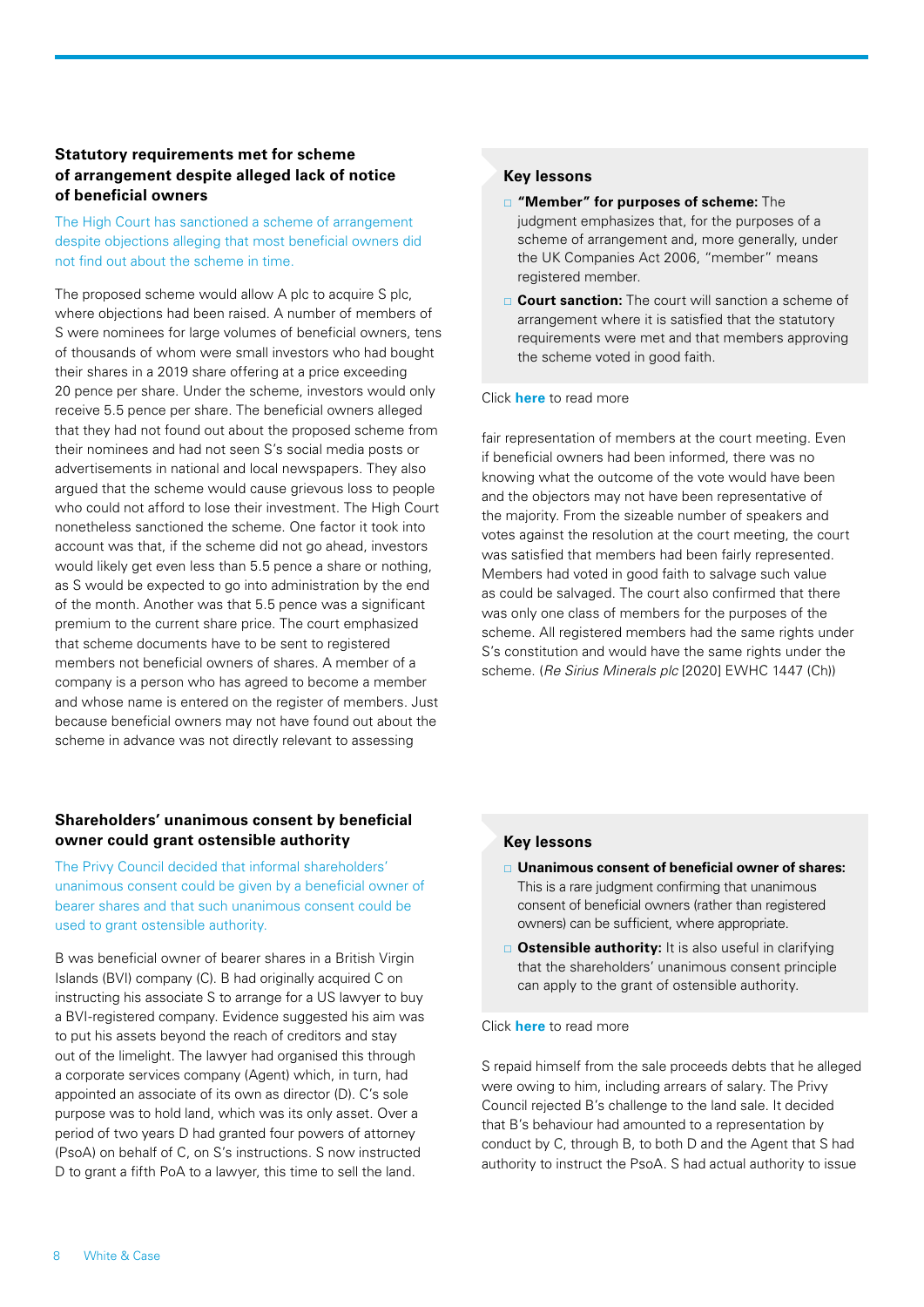instructions for the first four PsoA and ostensible authority for the fifth. B's representation by conduct included: setting up a system where all his instructions were given by S; making it clear that he wanted to stay out of the public eye; and the course of dealing over the past two years, which B had never questioned. Applying the shareholders' unanimous consent principle, C was bound by the decision if B, as sole

beneficial shareholder, had consented to S's authority. B was treated as having informally so consented. The ostensible authority conferred by B amounted to ostensible authority from C. Consent of a beneficial owner was enough where the beneficial owner was taking all the decisions on the transactions. (*Ciban Management Corporation v Citco (BVI) Ltd. & another* [2020] UKPC 21)

## <span id="page-8-0"></span>**Listed companies**

The following FCA and LSE decisions are of particular interest to listed companies

#### **Compensation scheme and censure for issuer publishing false financial results**

An AIM company (R) has agreed to compensate investors, and was censured by the Financial Conduct Authority (FCA), for publishing half-yearly and annual results which contained false information.

In November 2016, R announced that it had identified misstated accounting balances, begun a forensic review and served notice on its CFO. The price of R's shares fell by about 62% during the course of that day. It later became apparent that R had significantly understated its net bank debt and overstated its cash and cash equivalents in its half-yearly results in 2015 and annual results in 2016. At the time the civil offence of market abuse included the dissemination of information which gave, or was likely to give, a false or misleading impression as to certain qualifying investments (e.g. shares admitted to trading on AIM) by a person who knew or could reasonably be expected to have known that the information was false or misleading (s.118(7) of the Financial Services and Markets Act 2000 (FSMA 2000)). In July 2016 this was replaced by broadly similar wording in Article 12(1)(c) of the Market Abuse Regulation (MAR).

The FCA found that R had committed market abuse under s.118(7) of FSMA 2000. R co-operated with the FCA's investigation, immediately commissioned an independent forensic review and improved its systems and controls which the FCA said "had clearly not been effective to prevent the deliberate misconduct in this case." R agreed to pay about £11.4 million to net purchasers of shares between its half-yearly results announcement and its November 2016 announcement. No doubt R had the FCA's power to require restitution under s.384 of FSMA 2000 in mind when it agreed to this. The FCA publicly censured R. In the unique circumstances of this case,

#### **Key lessons**

- **Executive involvement procedures and controls:** This decision, the immediate departure of R's CFO and the FCA's comment about "deliberate misconduct" underlines the importance of listed and AIM companies having sufficient procedures, systems and controls in place.
- **Pro-active and timely response:** If serious concerns arise and the facts are unclear, then swift action is needed. In this case, R's co-operation with the FCA, immediate commissioning of an independent review and voluntary agreement to a compensation scheme contributed to a better than expected regulatory outcome.
- **FCA focus on misleading information:** This is another example of FCA enforcement action for disseminating false or misleading information in contravention of s.118(7) of FSMA 2000. We expect that the broadly similar replacement provision (Article 12(1)(c) of MAR) will become a similarly important enforcement tool for the FCA.

#### Click **[here](https://events.whitecase.com/2020-ma-half-year-review/l.pdf)** to read more

it was preferable for R to use its resources to compensate investors, rather than for the FCA to impose a penalty which would risk causing disruption to R's business and customers. The FCA noted that R provided managed IT services, its customers included numerous NHS Trusts and it was providing vital services in respect of the COVID-19 pandemic*.* (*FCA final notice to Redcentric plc* – 26 June 2020)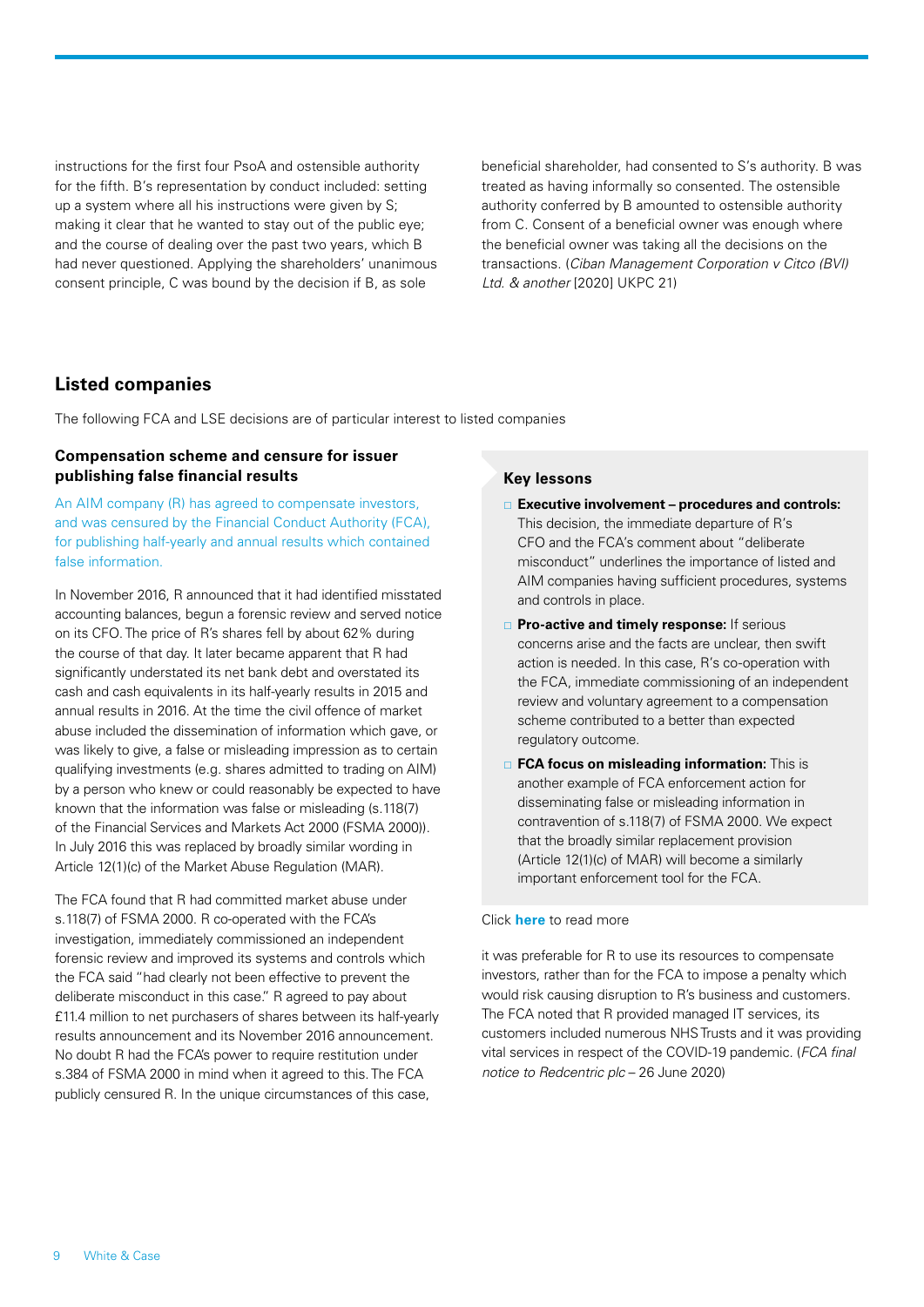## **Prohibition and censure for executive regarding misleading AIM admission documentation and accounts**

The former CEO (C) of an AIM company (W) was the subject of a prohibition order and censure by the Financial Conduct Authority (FCA) in relation to misleading AIM admission documentation and annual accounts.

C was the CEO, co-founder and largest shareholder of W, a supplier of spread betting products. He was closely involved with drafting and approving the formal admission documentation for W's AIM flotation in August 2007. In September 2006 certain W executives (including C) made significant loans to W and its subsidiaries (the internal loans). Until at least 2009, certain W executives (including C) personally acted as a hedge for considerable trading exposures generated by selected positions provided to clients by W subsidiaries (the internal hedging). The internal loans and internal hedging were not disclosed in W's admission documentation, nor its annual accounts. Between January 2010 and March 2012 large spread-bets on W shares were placed on the trading accounts of five W clients. The spread-bets on two accounts were placed by C without the clients' knowledge. Transactions on all five accounts were inconsistent with statements in W's annual accounts regarding its credit policy. In March 2012 C resigned as W's CEO, W identified possible financial irregularities, and administrators and receivers were appointed soon afterwards.

The FCA found that C had committed market abuse under s.118(7) of FSMA 2000. C was aware that W's AIM admission documentation and annual accounts failed to disclose the internal loans and internal hedging, and did not accurately describe W's credit policy. The FCA considered that C disseminated information under s.118(7) of FSMA 2000 by providing misleading information as part of W's admission documentation and by its subsequent failure to accurately

## **Key lessons**

- **Executive involvement procedures and controls:**  The involvement of multiple executives in the internal loans and internal hedging emphasizes some of the challenges that listed and AIM companies may face in consistently implementing procedures, systems and controls.
- **Robust verification and good records:** This underlines the importance of empowering other personnel and advisers to ask pertinent questions during the preparation and verification of admission documents and annual accounts, and to follow up any inconsistencies or concerns. Adequate records of these processes should also be maintained.
- **FCA focus on misleading information:** Over the years the FCA has taken enforcement action against a number of executives for disseminating false or misleading information in contravention of s.118(7) of FSMA 2000. This includes W's CFO and the Financial Controller of a W subsidiary in April 2017. We expect this practice to continue under the broadly similar replacement provision (Article 12(1)(c) of MAR).

#### Click **[here](https://events.whitecase.com/2020-ma-half-year-review/m.pdf)** to read more

disclose matters in its annual accounts. As the CEO and an approved person, the FCA found that C bore responsibility for the accuracy of W's AIM admission documentation and the annual accounts. The FCA had originally decided to fine C £658,900. However, C provided verifiable evidence that any fine would cause him serious financial hardship. Accordingly, the FCA's Final Notice only publicly censured C and prohibited him from performing any function in relation to regulated activities. (*FCA final notice to Conor Martin Foley* – 7 September 2020)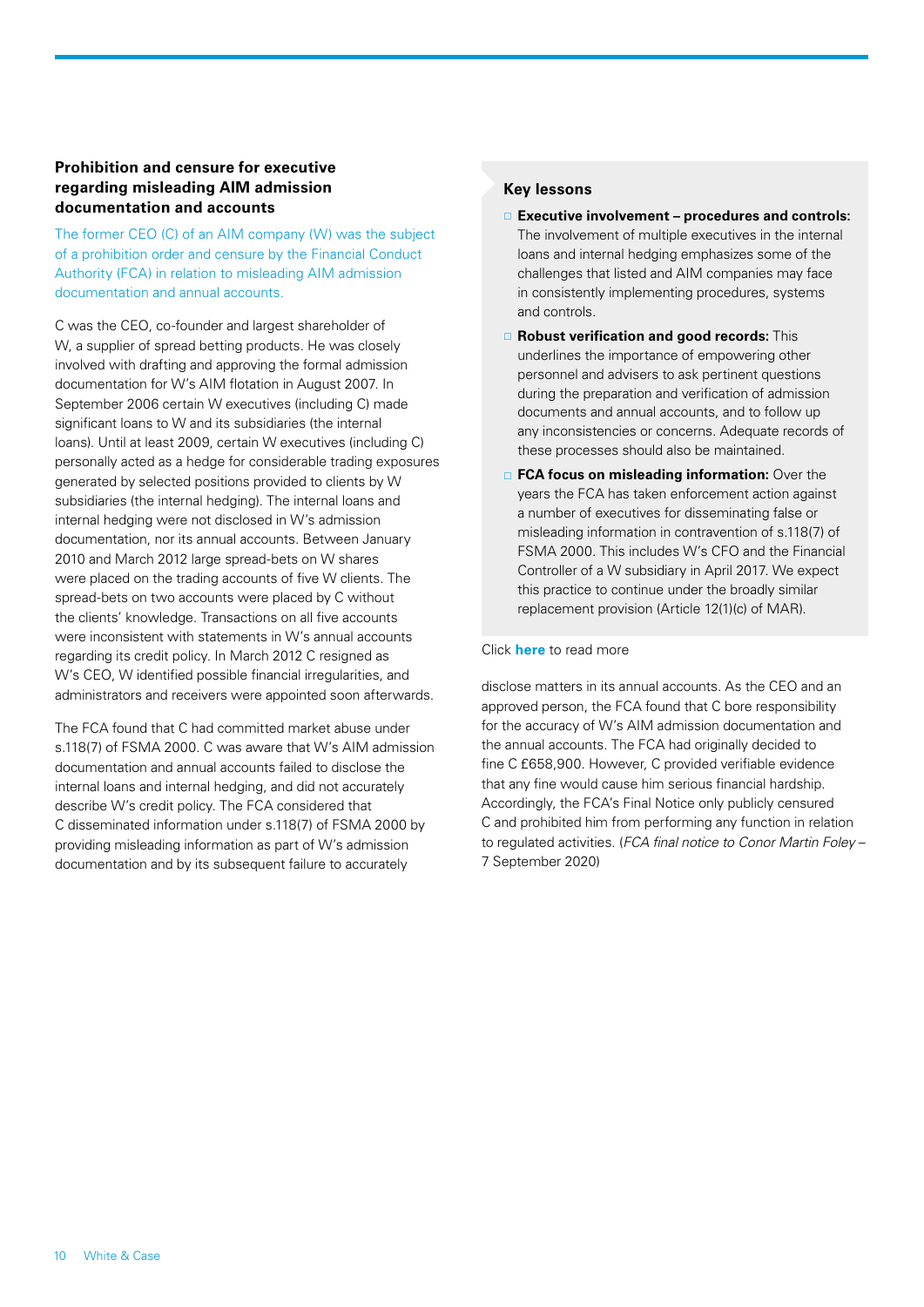## **Issuer fined for inadequate procedures, resources and controls regarding financial information**

The London Stock Exchange (LSE) has censured and fined an AIM company (Y) for failing to have in place sufficient procedures, resources and controls in relation to financial information, and for announcing inaccurate forecasts. However, in this case the LSE waived the fine.

During the first half of 2018, Y's announcements included a number of forecasts (based on internal management information) that its full year profits before tax would exceed market expectations. This was during a period of exponential growth of Y's business. In October 2018, Y identified errors in its previous management information which impacted its profitability. Y announced that there was likely to be a £10 million negative adjustment in pre-tax profitability, when compared with previous market expectations, and Y's share price fell significantly (about 80% that day). Y then commissioned an independent forensic review which identified weaknesses in the operation of its financial reporting systems.

The LSE censured and fined Y £300,000 for failing to have in place sufficient procedures, resources and controls to enable it to comply with the AIM Rules (in breach of AIM Rule 31), and for making inaccurate announcements (in breach of AIM Rule 10). However, in this case the LSE waived the fine. It had regard to the uncertainties and potential financial challenges for Y arising from the impact of COVID-19. The LSE found that Y was focussed on rapid expansion and growth. However, there was no commensurate development of its financial control environment. The quality and accuracy

## **Key lessons**

- **Adapt procedures and controls to changes:**  This decision underlines the importance of adapting procedures, resources and controls in response to the growth and development of a company's business. This can be a particular concern for companies which are growing rapidly, whether organically or through acquisitions.
- **Risks when generating forecasts:** Considerable care is required when generating forecasts relating to future financial performance. This is even more important if any forecasts are to be publicly disclosed. Before deciding to disclose the company should consider this and other potential legal issues, e.g. if the company subsequently issues a prospectus or becomes involved in a takeover.

#### Click **[here](https://events.whitecase.com/2020-ma-half-year-review/n.pdf)** to read more

of aspects of Y's financial and management information had not kept pace with its growth trajectory and changes to the profile of its business. The LSE emphasized the fundamental importance of AIM Rule 31. It is not enough for AIM companies to have documented procedures and protocols in place. These should be appropriately reviewed and developed so that they are effective in practice (on a continuous basis) and are adapted to adequately address changes. Boards should be appropriately engaged in evaluating their effectiveness. (*LSE AIM disciplinary notice AD 23 regarding Yü Group PLC* – 10 August 2020)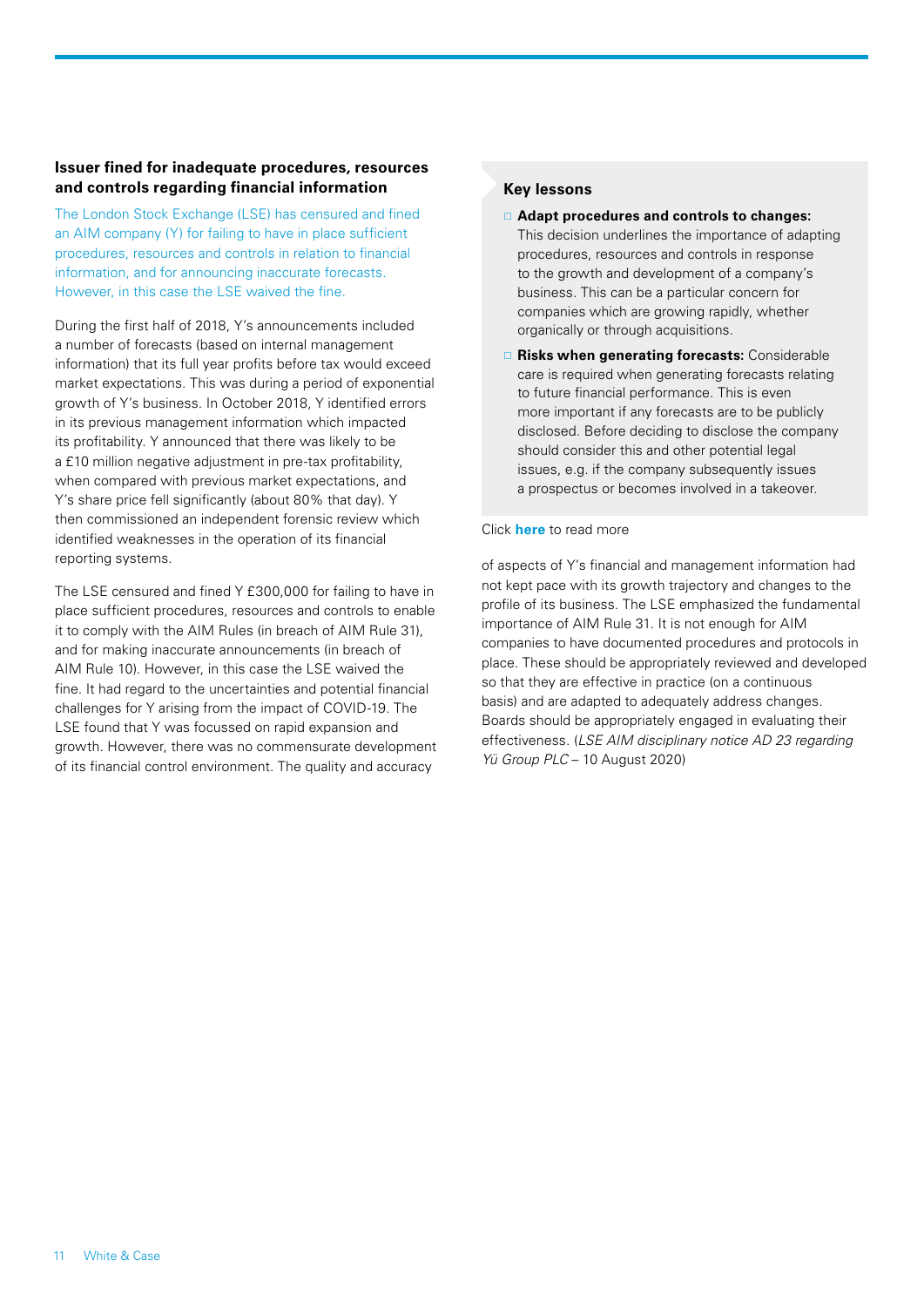## <span id="page-11-0"></span>**Good faith**

A recent case has looked again at contractual duties of good faith and the relationship between contracting parties

## **Breach of express duty of good faith in shareholders' agreement**

The High Court found that an express duty of good faith in a shareholders' agreement had been breached where a minority shareholder was dismissed as employee/director without warning and compulsorily bought out at a discount under bad leaver provisions.

M held 20% of the shares in company C, whilst B held 80%. M was employed by C's subsidiary S and director of both companies. S's main business was providing heating and ventilation systems. M's employment contract could only be terminated on three months' notice, save in certain scenarios such as gross misconduct by M. A disciplinary mechanism with a set procedure applied under M's employment contract. Under clause 19.2 of their shareholders' agreement (SHA) each shareholder agreed to act at all times in good faith towards the other and to use all reasonable endeavours to ensure that the provisions of the SHA where observed. Disagreements arose after B established a corporate venture with a third party. B wanted a member of C's group to take a minority stake in this, with a view to selling the combined business. B terminated M's employment without warning nor allowing M to respond to allegations of poor performance by him on six of S's projects which he had supervised, including damage to a customer's property and alleged harm to S's reputation. B compulsorily acquired M's shares at a discount applying to bad leavers. The High Court decided that M's dismissal as a bad leaver without warning nor investigation nor considering remedial action was a breach of B's express duty of good faith in the SHA. This imposed on a defendant certain minimum standards of behaviour, including to deal fairly and openly and to have regard to the claimant's interests, whilst of course still entitled to take their own interests into account. "Fair and open" dealing in the context of a decision meant giving the claimant a fair warning, an opportunity to put their case before the decision was made

#### **Key lessons**

- **Express duties of good faith:** The judgment is interesting in delineating minimum standards of behaviour that an express duty of good faith is likely to require.
- **Application of contractual procedural requirements:** Where an agreement contains an express duty of good faith, parties should be even more mindful of adhering to procedural requirements and following agreed processes and protocols.
- **Treatment of absolute rights:** The case is an example of an express contractual power which had been expressed as an absolute right (to terminate a party's employment) being constrained by the application of a generic contractual good faith provision elsewhere in the agreement.
- **Scope of express duty of good faith:** There may be merit in considering whether an express duty of good faith should be limited to, or excluded from, particular specified provisions.

#### Click **[here](https://events.whitecase.com/2020-ma-half-year-review/o.pdf)** to read more

and considering it with an open mind. This had not happened here. The express duty of good faith extended to all significant decisions in relation to the business and M in particular. It did not matter that B believed that M's dismissal was in the group's best interests, nor that the evidence suggested that B could have achieved the same outcome in a procedurally compliant way. The result was that M was entitled to damages calculated by reference to the likely negotiated fair value of the shares. Leave to appeal the decision has been granted. (*Unwin v Bond* [2020] EWHC 1768 (Comm))